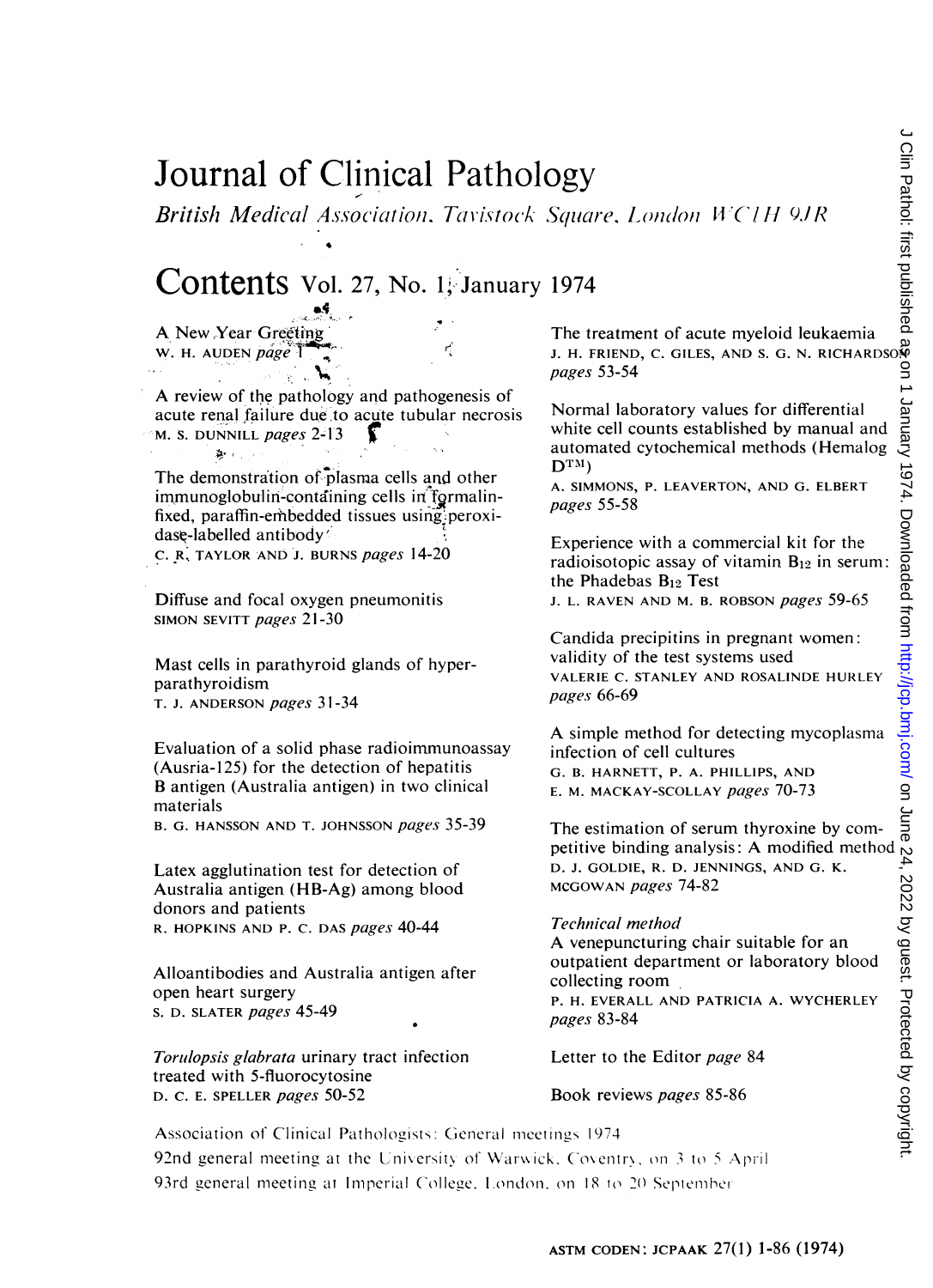#### No. <sup>1</sup> JANUARY 1974

| A review of the pathology and pathogenesis of acute renal failure due to acute tubular necrosis M. S. DUNNILL.<br>The demonstration of plasma cells and other immunoglobulin-containing cells in formalin-fixed, paraffin-embed- |
|----------------------------------------------------------------------------------------------------------------------------------------------------------------------------------------------------------------------------------|
|                                                                                                                                                                                                                                  |
| Mast cells in parathyroid glands of hyperparathyroidism T. J. ANDERSON                                                                                                                                                           |
| Evaluation of a solid phase radioimmunoassay (Ausria-125) for the detection of hepatitis B antigen (Australia                                                                                                                    |
| Latex agglutination test for detection of Australia antigen (HB-Ag) among blood donors and patients R.                                                                                                                           |
| Alloantibodies and Australia antigen after open heart surgery s. D. SLATER                                                                                                                                                       |
|                                                                                                                                                                                                                                  |
| The treatment of acute myeloid leukaemia J. H. FRIEND, C. GILES, AND S. G. N. RICHARDSON<br>Normal laboratory values for differential white cell counts established by manual and automated cytochemical                         |
| methods (Hemalog $D^{TM}$ ) A. SIMMONS, P. LEAVERTON, AND G. ELBERT $\ldots \ldots \ldots \ldots \ldots \ldots \ldots \ldots \ldots \ldots$                                                                                      |
| Experience with a commercial kit for the radioisotopic assay of vitamin $B_{12}$ in serum: the Phadebas $B_{12}$                                                                                                                 |
| Candida precipitins in pregnant women: validity of the test systems used valerie C. STANLEY AND ROSALINDE                                                                                                                        |
| A simple method for detecting mycoplasma infection of cell cultures G. B. HARNETT, P. A. PHILLIPS, AND E. M.                                                                                                                     |
|                                                                                                                                                                                                                                  |
| The estimation of serum thyroxine by competitive binding analysis: A modified method D. J. GOLDIE, R. D. JEN-                                                                                                                    |
| Technical method                                                                                                                                                                                                                 |
| A venepuncturing chair suitable for an outpatient department or laboratory blood collecting room P. H.                                                                                                                           |
|                                                                                                                                                                                                                                  |
|                                                                                                                                                                                                                                  |

#### No.2 FEBRUARY <sup>1974</sup>

| <b>UNULLU</b>                                                                                                                                                                                                                                                                                                                                                                        |                                                                                                                                                                           |
|--------------------------------------------------------------------------------------------------------------------------------------------------------------------------------------------------------------------------------------------------------------------------------------------------------------------------------------------------------------------------------------|---------------------------------------------------------------------------------------------------------------------------------------------------------------------------|
| <b>No. 1 JANUARY 1974</b>                                                                                                                                                                                                                                                                                                                                                            | Cllin                                                                                                                                                                     |
| A review of the pathology and pathogenesis of acute renal failure due to acute tubular necrosis M. S. DUNNILL.<br>The demonstration of plasma cells and other immunoglobulin-containing cells in formalin-fixed, paraffin-embed-<br>ded tissues using peroxidase-labelled antibody C.R. TAYLOR AND J. BURNS<br>Mast cells in parathyroid glands of hyperparathyroidism T.J. ANDERSON | $\frac{12}{2}$<br>$\frac{14}{31}$<br>$\frac{11}{31}$<br>$\frac{11}{35}$<br>$\frac{11}{35}$<br>Page                                                                        |
| Evaluation of a solid phase radioimmunoassay (Ausria-125) for the detection of hepatitis B antigen (Australia<br>Latex agglutination test for detection of Australia antigen (HB-Ag) among blood donors and patients R.                                                                                                                                                              | $rac{3}{40}$                                                                                                                                                              |
| The treatment of acute myeloid leukaemia J. H. FRIEND, C. GILES, AND S. G. N. RICHARDSON<br>Normal laboratory values for differential white cell counts established by manual and automated cytochemical<br>Experience with a commercial kit for the radioisotopic assay of vitamin $B_{12}$ in serum: the Phadebas $B_{12}$                                                         | 45 %<br>$\frac{50}{53}$ $\frac{8}{5}$<br>$\overline{\phantom{a}}$<br>$55 \frac{C}{20}$<br>$59 \frac{C}{20}$                                                               |
| Candida precipitins in pregnant women: validity of the test systems used VALERIE C. STANLEY AND ROSALINDE                                                                                                                                                                                                                                                                            | ২<br>$66 \rightarrow$                                                                                                                                                     |
| A simple method for detecting mycoplasma infection of cell cultures G. B. HARNETT, P. A. PHILLIPS, AND E. M.                                                                                                                                                                                                                                                                         | $^{26}_{40}$                                                                                                                                                              |
| The estimation of serum thyroxine by competitive binding analysis: A modified method D. J. GOLDIE, R. D. JEN-<br>Technical method                                                                                                                                                                                                                                                    |                                                                                                                                                                           |
| A venepuncturing chair suitable for an outpatient department or laboratory blood collecting room P. H.                                                                                                                                                                                                                                                                               |                                                                                                                                                                           |
| No. 2 FEBRUARY 1974                                                                                                                                                                                                                                                                                                                                                                  |                                                                                                                                                                           |
| A reappraisal of the antibacterial action of cotrimoxazole in vitro EVELYN L. LEWIS, J. D. ANDERSON, AND R. W.                                                                                                                                                                                                                                                                       |                                                                                                                                                                           |
| A symptomatic infection with EB virus R. N. P. SUTTON, S. D. MARSTON, E. J. P. ALMOND, K. REYNOLDS, AND F. J.                                                                                                                                                                                                                                                                        |                                                                                                                                                                           |
| Counting cells in cerebrospinal fluid collected directly on membrane filters F. BURECHAILO AND T. A. CUNNING-                                                                                                                                                                                                                                                                        | 101                                                                                                                                                                       |
| The cellular composition of the granulocyte series in the normal human bone marrow according to the volume of<br>Red face and reduced plasma volume SYLVIA W. DAVIES, EVELINE GLYNNE-JONES, AND E. PATRICIA LEWIS<br>Effect of phytohaemagglutinin in the leucocyte migration inhibition test as a measure of cell-mediated immunity                                                 | $\frac{106}{109}$ $\frac{2}{5}$<br>ወ                                                                                                                                      |
| The detection of autoantibodies with an enzyme bridge method P. M. FORD AND P. J. STOWARD<br>Arthritis, deformities, and runting in C5-deficient mice injected with human rheumatoid arthritis synovium<br>Hepatitis B antigen (HBAg) and its antibody (HBAb) in hospital patients R. W. PAYNE, A. BARR, AND J.                                                                      | 113 $N$<br>$118 - 7$<br>N<br>$122\frac{8}{10}$<br>125Z                                                                                                                    |
| The effect of serum protein concentrations on the specificity of the radioimmunoassay of carcinoembryonic<br>antigen in malignant neoplasia and non-neoplastic disease J. M. CRAWLEY, B. E. NORTHAM, J. P. G. KING, J. C.                                                                                                                                                            | Q<br>$130\frac{0}{12}$                                                                                                                                                    |
| Steroid excretion and metabolism by gonadal tissue from a subject with testicular feminization syndrome<br>An assessment of serum acid and alkaline phosphatase determinations in prostatic cancer with a clinical valida-<br>tion of an acid phosphatase assay utilizing adenosine 3'-monophosphate as substrate DAVID M. GOLDBERG AND                                              | $\begin{array}{r} 135 \overline{\smash{\big)}\ 0} \\ 140 \overline{\smash{\big)}\ 0} \\ 148 \overline{\smash{\big)}\ 0} \\ 0 \\ \underline{\smash{\big)}\ 0} \end{array}$ |
| A rapid method for determining decarboxylase and dihydrolase activity K. BROOKS AND T. SODEMAN<br>Evaluation of new kits for the assessment in vitro of thyroid function by determination of serum total thyroxine,<br>free TBG capacity, and free thyroxine index using Sephadex G-25 and <sup>125</sup> I-labelled triiodothyronine and                                            |                                                                                                                                                                           |
| Evans blue as counterstain in the demonstration of muscle antibodies by immunofluorescence in myasthenia<br>Technical method                                                                                                                                                                                                                                                         | $153\frac{6}{2}$<br>$162\frac{6}{2}$                                                                                                                                      |
| Modification of the urease method for gentamicin assays P. R. BOURNE, I. PHILLIPS, AND S. E. SMITH                                                                                                                                                                                                                                                                                   | 168                                                                                                                                                                       |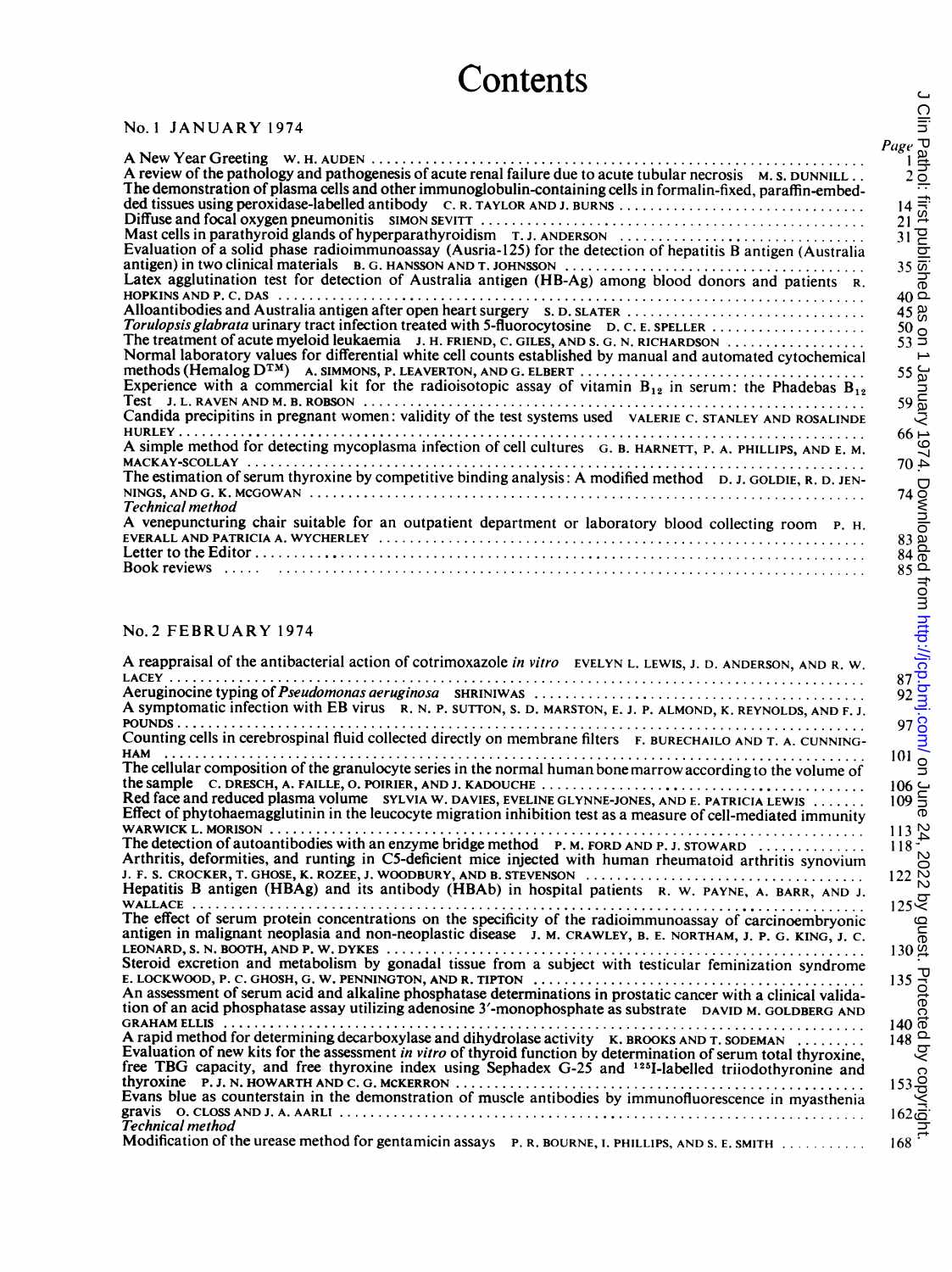| Contents                                                                   |                           |
|----------------------------------------------------------------------------|---------------------------|
|                                                                            | Page<br>170<br>170<br>172 |
| <b>No. 3 MARCH 1974</b>                                                    |                           |
| Hypothalamic regulatory hormones: A review G. M. BESSER AND C. H. MORTIMER | 173                       |

#### No.3 MARCH <sup>1974</sup>

| Hypothalamic regulatory hormones: A review G. M. BESSER AND C. H. MORTIMER<br>173<br>An assessment of one year of computer-assisted microbiology reporting at Charing Cross Hospital H. J.<br>185<br>Activity of FL 1060, a new $\beta$ -lactam antibiotic, against urinary tract pathogens D. GREENWOOD, H. LINTON<br>192<br>Serum IgM and IgA responses in influenza A infections $G, E, D$ . UROUHART $\ldots$<br>198<br>A morphological assessment of immunoreactivity in colonic Crohn's disease and ulcerative colitis by a study of<br>202<br>Experience with a cholinesterase histochemical technique for rectal suction biopsies in the diagnosis of Hirsch-<br>Sprung's disease P. H. TRIGG, R. BELIN, S. HABERKORN, W. J. LONG, H. H. NIXON, J. PLASCHKES, L. SPITZ, AND G. H.<br>207<br>214<br>An automated micromethod for measuring iron concentration in serum using thioglycollic acid and bathophen-<br>222<br>The cerebrospinal fluid in acute leukaemia of childhood: studies with the Cytocentrifuge D. I. K. EVANS,<br>226<br>The bone marrow in aplastic anaemia: Diagnostic and prognostic features B. FRISCH AND S. M. LEWIS<br>231<br>242<br>The estimation of haemoglobin $A_2$ : Is visual assessment reliable? G. I. YAWSON, H. FESSAS, F. E. BOULTON, R. G.<br>247<br>250<br><b>Technical methods</b><br>253<br>Modification of an incident light microscope for fluorescence D. J. LEA AND D. J. WARD<br>Improved mountant for immunofluorescence preparations $G. V.$ HEIMER AND C. E. D. TAYLOR $\dots\dots\dots\dots\dots$<br>254<br>256<br>257<br>258 |  |
|-----------------------------------------------------------------------------------------------------------------------------------------------------------------------------------------------------------------------------------------------------------------------------------------------------------------------------------------------------------------------------------------------------------------------------------------------------------------------------------------------------------------------------------------------------------------------------------------------------------------------------------------------------------------------------------------------------------------------------------------------------------------------------------------------------------------------------------------------------------------------------------------------------------------------------------------------------------------------------------------------------------------------------------------------------------------------------------------------------------------------------------------------------------------------------------------------------------------------------------------------------------------------------------------------------------------------------------------------------------------------------------------------------------------------------------------------------------------------------------------------------------------------------------------------------------------------------------------|--|
| No. 4 APRIL 1974<br>Chemotherapy of experimental streptococcal endocarditis. Part III Failure of a bacteriostatic agent (tetracycline)<br>261                                                                                                                                                                                                                                                                                                                                                                                                                                                                                                                                                                                                                                                                                                                                                                                                                                                                                                                                                                                                                                                                                                                                                                                                                                                                                                                                                                                                                                           |  |

#### No.4 APRIL 1974

| Chemotherapy of experimental streptococcal endocarditis. Part III Failure of a bacteriostatic agent (tetracycline)<br>An improved test for <i>Haemophilus influenzae</i> precipitins in the serum of patients with chronic respiratory disease<br>The effect of minocycline on <i>Candida albicans</i> PAMELA M. WATERWORTH<br>An experimental assessment of different anaerobic blood culture methods D. C. SHANSON<br>A comparison of media used in vitro to isolate non-sporing Gram-negative anaerobes from blood w. R.<br>Membrane filtration in the study of antimicrobial drugs P. D. MEERS AND GILLIAN M. CHURCHER<br>A comparative study of viruses associated with acute haemorrhagic conjunctivitis P. G. HIGGINS, R. D. J. SCOTT,<br>The relationship between urinary infection, cystoscopic appearance, and pathology of the bladder in man<br>I Lymphocytes in the lamina propria II Squamous change in the bladder epithelium F. P. MARSH, R.<br>Disseminated histoplasmosis successfully treated with amphotericin B R. P. S. EDMONSON, SUSANNAH EYKYN, D.<br>Mucin histochemistry of mucous carcinomas of breast and colon and non-neoplastic breast epithelium D. J.<br>Changes in composition of mucin in the mucosa adjacent to carcinoma of the colon as compared with the<br>Iodine contamination of the serum protein-bound iodine: Incidence and clinical significance P. R. PANNALL, P.<br>Antibody to hepatitis B antigen in haemophiliacs and their household contacts C. J. BURRELL, A. C. PARKER, D.<br>The effect of age on the fibrinolytic enzyme system P. J. HAMILTON, AUDREY A. DAWSON, D. OGSTON, AND A. S.<br>326<br>A system for data processing in haematology I. CAVILL, C. RICKETTS, T. MOULDING, A. JACOBS, AND M. PAGE<br>Training of pathologists by a system of modules john STUART AND PHILIP A. GORDON $\dots\dots\dots\dots\dots\dots$ | NO. 4 APRIL 1974 |                                                      |
|----------------------------------------------------------------------------------------------------------------------------------------------------------------------------------------------------------------------------------------------------------------------------------------------------------------------------------------------------------------------------------------------------------------------------------------------------------------------------------------------------------------------------------------------------------------------------------------------------------------------------------------------------------------------------------------------------------------------------------------------------------------------------------------------------------------------------------------------------------------------------------------------------------------------------------------------------------------------------------------------------------------------------------------------------------------------------------------------------------------------------------------------------------------------------------------------------------------------------------------------------------------------------------------------------------------------------------------------------------------------------------------------------------------------------------------------------------------------------------------------------------------------------------------------------------------------------------------------------------------------------------------------------------------------------------------------------------------------------------------------------------------------------------------------------------------------------------------------------------------------------------------|------------------|------------------------------------------------------|
|                                                                                                                                                                                                                                                                                                                                                                                                                                                                                                                                                                                                                                                                                                                                                                                                                                                                                                                                                                                                                                                                                                                                                                                                                                                                                                                                                                                                                                                                                                                                                                                                                                                                                                                                                                                                                                                                                        |                  | 261<br>265<br>269<br>273<br>280<br>284<br>288<br>292 |
|                                                                                                                                                                                                                                                                                                                                                                                                                                                                                                                                                                                                                                                                                                                                                                                                                                                                                                                                                                                                                                                                                                                                                                                                                                                                                                                                                                                                                                                                                                                                                                                                                                                                                                                                                                                                                                                                                        |                  | 297                                                  |
|                                                                                                                                                                                                                                                                                                                                                                                                                                                                                                                                                                                                                                                                                                                                                                                                                                                                                                                                                                                                                                                                                                                                                                                                                                                                                                                                                                                                                                                                                                                                                                                                                                                                                                                                                                                                                                                                                        |                  | 308                                                  |
|                                                                                                                                                                                                                                                                                                                                                                                                                                                                                                                                                                                                                                                                                                                                                                                                                                                                                                                                                                                                                                                                                                                                                                                                                                                                                                                                                                                                                                                                                                                                                                                                                                                                                                                                                                                                                                                                                        |                  | 311<br>315                                           |
|                                                                                                                                                                                                                                                                                                                                                                                                                                                                                                                                                                                                                                                                                                                                                                                                                                                                                                                                                                                                                                                                                                                                                                                                                                                                                                                                                                                                                                                                                                                                                                                                                                                                                                                                                                                                                                                                                        |                  | 319                                                  |
|                                                                                                                                                                                                                                                                                                                                                                                                                                                                                                                                                                                                                                                                                                                                                                                                                                                                                                                                                                                                                                                                                                                                                                                                                                                                                                                                                                                                                                                                                                                                                                                                                                                                                                                                                                                                                                                                                        |                  | 323                                                  |
|                                                                                                                                                                                                                                                                                                                                                                                                                                                                                                                                                                                                                                                                                                                                                                                                                                                                                                                                                                                                                                                                                                                                                                                                                                                                                                                                                                                                                                                                                                                                                                                                                                                                                                                                                                                                                                                                                        |                  | 330<br>334                                           |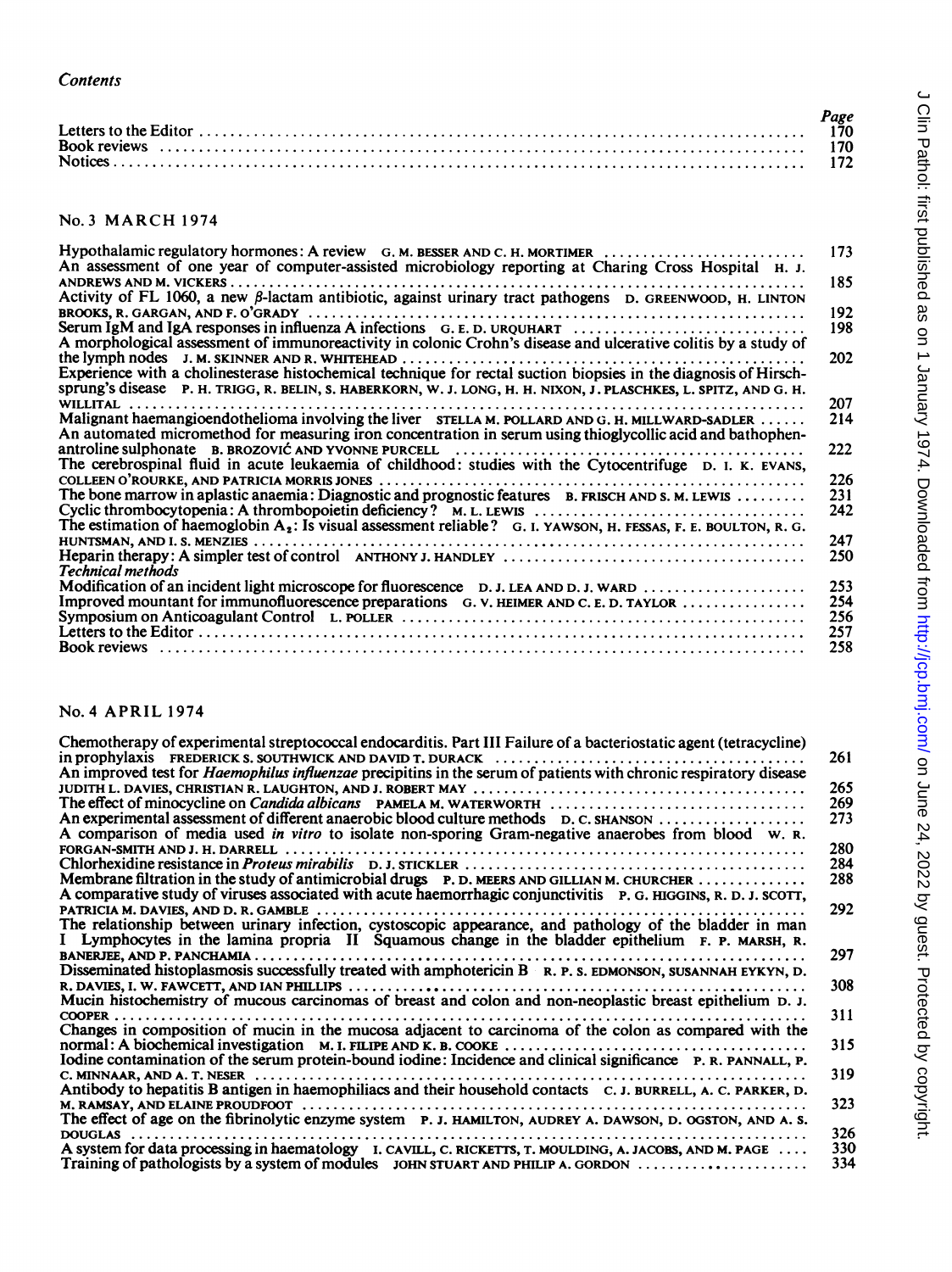$\epsilon$ 

|                                                                                                                                                                                                                                                                                                                                                                                                                                                                                                                                                                                                                                                                                                                                                                                                                                                                                                                                                                                                                                                                                                                                                                                                                                                                                                                                                                                                                                                                                                                                                                                                                                                                                                                                                                                                                                                                                                                                                                                                                                                                                                                                                                                                                                                                                                                                                                                                                                                                      | Page                                                                                                                                                                                              | ں<br>ا                                       |
|----------------------------------------------------------------------------------------------------------------------------------------------------------------------------------------------------------------------------------------------------------------------------------------------------------------------------------------------------------------------------------------------------------------------------------------------------------------------------------------------------------------------------------------------------------------------------------------------------------------------------------------------------------------------------------------------------------------------------------------------------------------------------------------------------------------------------------------------------------------------------------------------------------------------------------------------------------------------------------------------------------------------------------------------------------------------------------------------------------------------------------------------------------------------------------------------------------------------------------------------------------------------------------------------------------------------------------------------------------------------------------------------------------------------------------------------------------------------------------------------------------------------------------------------------------------------------------------------------------------------------------------------------------------------------------------------------------------------------------------------------------------------------------------------------------------------------------------------------------------------------------------------------------------------------------------------------------------------------------------------------------------------------------------------------------------------------------------------------------------------------------------------------------------------------------------------------------------------------------------------------------------------------------------------------------------------------------------------------------------------------------------------------------------------------------------------------------------------|---------------------------------------------------------------------------------------------------------------------------------------------------------------------------------------------------|----------------------------------------------|
| Technical method                                                                                                                                                                                                                                                                                                                                                                                                                                                                                                                                                                                                                                                                                                                                                                                                                                                                                                                                                                                                                                                                                                                                                                                                                                                                                                                                                                                                                                                                                                                                                                                                                                                                                                                                                                                                                                                                                                                                                                                                                                                                                                                                                                                                                                                                                                                                                                                                                                                     | 337<br>339<br>339                                                                                                                                                                                 | Pathol: first profished                      |
| No. 5 MAY 1974                                                                                                                                                                                                                                                                                                                                                                                                                                                                                                                                                                                                                                                                                                                                                                                                                                                                                                                                                                                                                                                                                                                                                                                                                                                                                                                                                                                                                                                                                                                                                                                                                                                                                                                                                                                                                                                                                                                                                                                                                                                                                                                                                                                                                                                                                                                                                                                                                                                       |                                                                                                                                                                                                   |                                              |
| Identity of a newly isolated human polyomavirus from a patient with progressive multifocal leucoencephalopathy<br>ANNE M. FIELD, SYLVIA D. GARDNER, R. A. GOODBODY, AND M. A. WOODHOUSE<br>Asymptomatic liver disease in hepatitis B antigen carriers I. L. WOOLF, B. E. BOYES, D. M. JONES, J. S. WHITTAKER,<br>E. TAPP, R. N. M. MACSWEEN, P. H. RENTON, F. STRATTON, AND I. W. DYMOCK<br>Increased incidence of HL-A 1 and 8 in patients showing IgG or complement coating on their red cells J. A. G.<br>The effect of ambient temperature on the anti-D assay using the AutoAnalyzer H. H. GUNSON, P. K. PHILLIPS,<br>Preparation of test cells for the antiglobulin test FRED STRATTON AND VIOLET I. RAWLINSON<br>A comparative study of some commercially available tests for rheumatoid factor R. N. M. MacsWEEN, HAZEL<br>HUGHES, CATRIONA BREEN, P. KITCHEN, BRENDA CATHCART, AND W. W. BUCHANAN<br>An evaluation of absorbent granule kits for determining serum thyroxine concentration and free thyroxine<br>index in the diagnosis of thyroid function T. K. BELL, D. A. BOYLE, D. A. D. MONTGOMERY, AND S. J. TODD<br>Conventional and dual competitive binding analyses of thyroxine using the Thyopac-4 kit SATOSHI HAMADA,<br>Comprehensive one-day renal function testing in man A. Z. GYÖRY, K. D. G. EDWARDS, J. H. STEWART, AND H. M.<br>The nitroblue-tetrazolium test following acute myocardial infarction J. SHAFAR, G. BEHR, AND J. RUSIUS<br>Fibrin degradation products in the serum and cerebrospinal fluid of patients with group A meningococcal<br>meningitis M. J. BRUETON, P. TUGWELL, H. C. WHITTLE, AND B. M. GREENWOOD<br>A one-day selective migration procedure for detecting salmonellae in faeces P.Y. CHAU AND C.T. HUANG<br>Gram-positive, motile, cluster-forming cocci as a cause of urinary infection s. VIRTANEN<br>The effect of the dye neutral red on a strain of <i>Staphylococcus aureus</i> in the presence of sunlight <b>B</b> CHATTO-<br>Changes in the oral flora in Sjögren's syndrome $T$ . W. MacFARLANE AND D. K. MASON $\ldots$<br>The reliability of methicillin sensitivity tests on four culture media D. F. J. BROWN AND D. KOTHARI<br>Technical method<br>Antibiotic sensitivity testing: A modification of the Stokes method using a rotary plater $C$ . H. PEARSON AND J. E.<br>Letter to the Editor recommendation of the distribution of the state of the state of the Editor recommendation | 341<br>348<br>353<br>356<br>359<br>368<br>372<br>377<br>382<br>392<br>399<br>$4025$<br>$40406$<br>$413$<br>$416$<br>$422$<br>$430$<br>$432$<br>$432$<br>$432$<br>$432$<br>$432$<br>$443$<br>$432$ | æ<br>$\frac{1}{2}$<br>January 1974. Download |
| No. 6 JUNE 1974<br>The laboratory diagnosis of tropical diseases with special reference to Britain: A review $D.S. RIDLEY$<br>Serum gentamicin assay: A comparison and assessment of different methods I. PHILLIPS, CHRISTINE WARREN,<br>Rapid gentamicin assay by enzymatic adenylylation ELISABETH TEN KROODEN AND J. H. DARRELL<br>Assay of rifampicin in serum JEAN M. DICKINSON, V. R. ABER, B. W. ALLEN, G. A. ELLARD, AND D. A. MITCHISON<br>Comparative sensitivity and resistance of some strains of <i>Pseudomonas aeruginosa</i> and <i>Pseudomonas stutzeri</i> to<br>antibacterial agents A. D. RUSSELL AND A. P. MILLS<br>$a_1$ Antitrypsin deficiency and liver disease in childhood: genetic, immunochemical, histological, and ultrastructu-<br>The antigenic determinant of fibrin(ogen) measured with agglutination inhibition immunoassays AYESHA<br>Automated technique for the estimation of fetal haemoglobin S. R. BROOK, R. S. CRANE, R. G. HUNTSMAN, T. D.<br>Coagulation fibrinolysis in sickle-cell disease P. A. GORDON, G. R. BREEZE, J. R. MANN, AND J. STUART<br>Immunofluorescence staining for the diagnosis of herpes encephalitis A. H. TOMLINSON, I. J. CHINN, AND F. O.                                                                                                                                                                                                                                                                                                                                                                                                                                                                                                                                                                                                                                                                                                                                                                                                                                                                                                                                                                                                                                                                                                                                                                                                                                                        | 435<br>445<br>$447$ $62$<br>$452$ $6$<br>457 유<br>463<br>467<br>473<br>480<br>485<br>490                                                                                                          | 2022 by<br>Protected by copyright            |
|                                                                                                                                                                                                                                                                                                                                                                                                                                                                                                                                                                                                                                                                                                                                                                                                                                                                                                                                                                                                                                                                                                                                                                                                                                                                                                                                                                                                                                                                                                                                                                                                                                                                                                                                                                                                                                                                                                                                                                                                                                                                                                                                                                                                                                                                                                                                                                                                                                                                      | 495                                                                                                                                                                                               |                                              |

#### No.5 MAY <sup>1974</sup>

| Identity of a newly isolated human polyomavirus from a patient with progressive multifocal leucoencephalopathy<br>ANNE M. FIELD, SYLVIA D. GARDNER, R. A. GOODBODY, AND M. A. WOODHOUSE                                                                                                                                                                                                                                                                                                                                                                                                                                                                                                                                                           | 341                                    |
|---------------------------------------------------------------------------------------------------------------------------------------------------------------------------------------------------------------------------------------------------------------------------------------------------------------------------------------------------------------------------------------------------------------------------------------------------------------------------------------------------------------------------------------------------------------------------------------------------------------------------------------------------------------------------------------------------------------------------------------------------|----------------------------------------|
| Asymptomatic liver disease in hepatitis B antigen carriers I. L. WOOLF, B. E. BOYES, D. M. JONES, J. S. WHITTAKER,                                                                                                                                                                                                                                                                                                                                                                                                                                                                                                                                                                                                                                | 348                                    |
| E. TAPP, R. N. M. MACSWEEN, P. H. RENTON, F. STRATTON, AND I. W. DYMOCK $\ldots \ldots \ldots \ldots \ldots \ldots \ldots \ldots$<br>Increased incidence of HL-A 1 and 8 in patients showing IgG or complement coating on their red cells J. A. G.                                                                                                                                                                                                                                                                                                                                                                                                                                                                                                |                                        |
| The effect of ambient temperature on the anti-D assay using the AutoAnalyzer H. H. GUNSON, P. K. PHILLIPS,                                                                                                                                                                                                                                                                                                                                                                                                                                                                                                                                                                                                                                        | 353<br>356                             |
| Preparation of test cells for the antiglobulin test FRED STRATTON AND VIOLET I. RAWLINSON<br>A comparative study of some commercially available tests for rheumatoid factor R. N. M. Macsween, HAZEL<br>HUGHES, CATRIONA BREEN, P. KITCHEN, BRENDA CATHCART, AND W. W. BUCHANAN<br>An evaluation of absorbent granule kits for determining serum thyroxine concentration and free thyroxine<br>index in the diagnosis of thyroid function $T, K$ , BELL, D. A. BOYLE, D. A. D. MONTGOMERY, AND S. J. TODD $\dots \dots$<br>Conventional and dual competitive binding analyses of thyroxine using the Thyopac-4 kit SATOSHI HAMADA,<br>Comprehensive one-day renal function testing in man A. Z. GYÖRY, K. D. G. EDWARDS, J. H. STEWART, AND H. M. | 359<br>368<br>372<br>377               |
| The nature of the serum alkaline phosphatases in liver diseases C. P. PRICE AND H. G. SAMMONS<br>The nitroblue-tetrazolium test following acute myocardial infarction J. SHAFAR, G. BEHR, AND J. RUSIUS<br>Fibrin degradation products in the serum and cerebrospinal fluid of patients with group A meningococcal<br>meningitis M.J. BRUETON, P. TUGWELL, H. C. WHITTLE, AND B. M. GREENWOOD $\ldots \ldots \ldots \ldots \ldots \ldots \ldots \ldots$<br>A one-day selective migration procedure for detecting salmonellae in faeces P. Y. CHAU AND C. T. HUANG<br>The effect of the dye neutral red on a strain of <i>Staphylococcus aureus</i> in the presence of sunlight <b>B</b> CHATTO-                                                   | 382<br>392<br>399<br>402<br>405<br>408 |
| The reliability of methicillin sensitivity tests on four culture media $D.F.J.BROWN AND D. KOTHARI$<br>Technical method                                                                                                                                                                                                                                                                                                                                                                                                                                                                                                                                                                                                                           | 413<br>416<br>420<br>427               |
| Antibiotic sensitivity testing: A modification of the Stokes method using a rotary plater $C$ . H. PEARSON AND J. E.                                                                                                                                                                                                                                                                                                                                                                                                                                                                                                                                                                                                                              | 430                                    |
| Letter to the Editor encouragements are not response to the extension of the estimate of the Editor entrance o                                                                                                                                                                                                                                                                                                                                                                                                                                                                                                                                                                                                                                    | 432                                    |
|                                                                                                                                                                                                                                                                                                                                                                                                                                                                                                                                                                                                                                                                                                                                                   | 432<br>434                             |
| No. 6 JUNE 1974                                                                                                                                                                                                                                                                                                                                                                                                                                                                                                                                                                                                                                                                                                                                   |                                        |
| ment and the contract of the contract of the contract of the contract of the contract of the contract of the contract of the contract of the contract of the contract of the contract of the contract of the contract of the c                                                                                                                                                                                                                                                                                                                                                                                                                                                                                                                    | 12E                                    |

#### No.6 JUNE 1974

| The laboratory diagnosis of tropical diseases with special reference to Britain: A review $\Box$ D. S. RIDLEY $\ldots \ldots \ldots$<br>The effect of bilirubin on the assay of gentamicin s. RENSHAW AND B. CORNERE $\ldots$ | 435<br>445 |
|-------------------------------------------------------------------------------------------------------------------------------------------------------------------------------------------------------------------------------|------------|
| Serum gentamicin assay: A comparison and assessment of different methods I. PHILLIPS, CHRISTINE WARREN,                                                                                                                       |            |
|                                                                                                                                                                                                                               | 447        |
| Rapid gentamicin assay by enzymatic adenylylation ELISABETH TEN KROODEN AND J. H. DARRELL                                                                                                                                     | 452        |
| Assay of rifampicin in serum JEAN M. DICKINSON, V. R. ABER, B. W. ALLEN, G. A. ELLARD, AND D. A. MITCHISON<br>Comparative sensitivity and resistance of some strains of Pseudomonas aeruginosa and Pseudomonas stutzeri to    | 457        |
|                                                                                                                                                                                                                               | 463        |
| $a_1$ Antitrypsin deficiency and liver disease in childhood: genetic, immunochemical, histological, and ultrastructu-                                                                                                         |            |
|                                                                                                                                                                                                                               | 467        |
| The antigenic determinant of fibrin(ogen) measured with agglutination inhibition immunoassays AYESHA                                                                                                                          |            |
|                                                                                                                                                                                                                               | 473        |
| Automated technique for the estimation of fetal haemoglobin s. R. BROOK, R. S. CRANE, R. G. HUNTSMAN, T. D.                                                                                                                   |            |
|                                                                                                                                                                                                                               | 480        |
|                                                                                                                                                                                                                               | 485        |
| Coagulation fibrinolysis in sickle-cell disease P. A. GORDON, G. R. BREEZE, J. R. MANN, AND J. STUART                                                                                                                         |            |
|                                                                                                                                                                                                                               | 490        |
| Immunofluorescence staining for the diagnosis of herpes encephalitis A, H. TOMLINSON, I. J. CHINN, AND F. O.                                                                                                                  |            |
|                                                                                                                                                                                                                               | 495        |
| Amino acid imbalance in cystinuria A. M. ASATOOR, P. S. FREEDMAN, J. R. T. GABRIEL, M. D. MILNE, D. I. PROSSER,                                                                                                               |            |
|                                                                                                                                                                                                                               | 500        |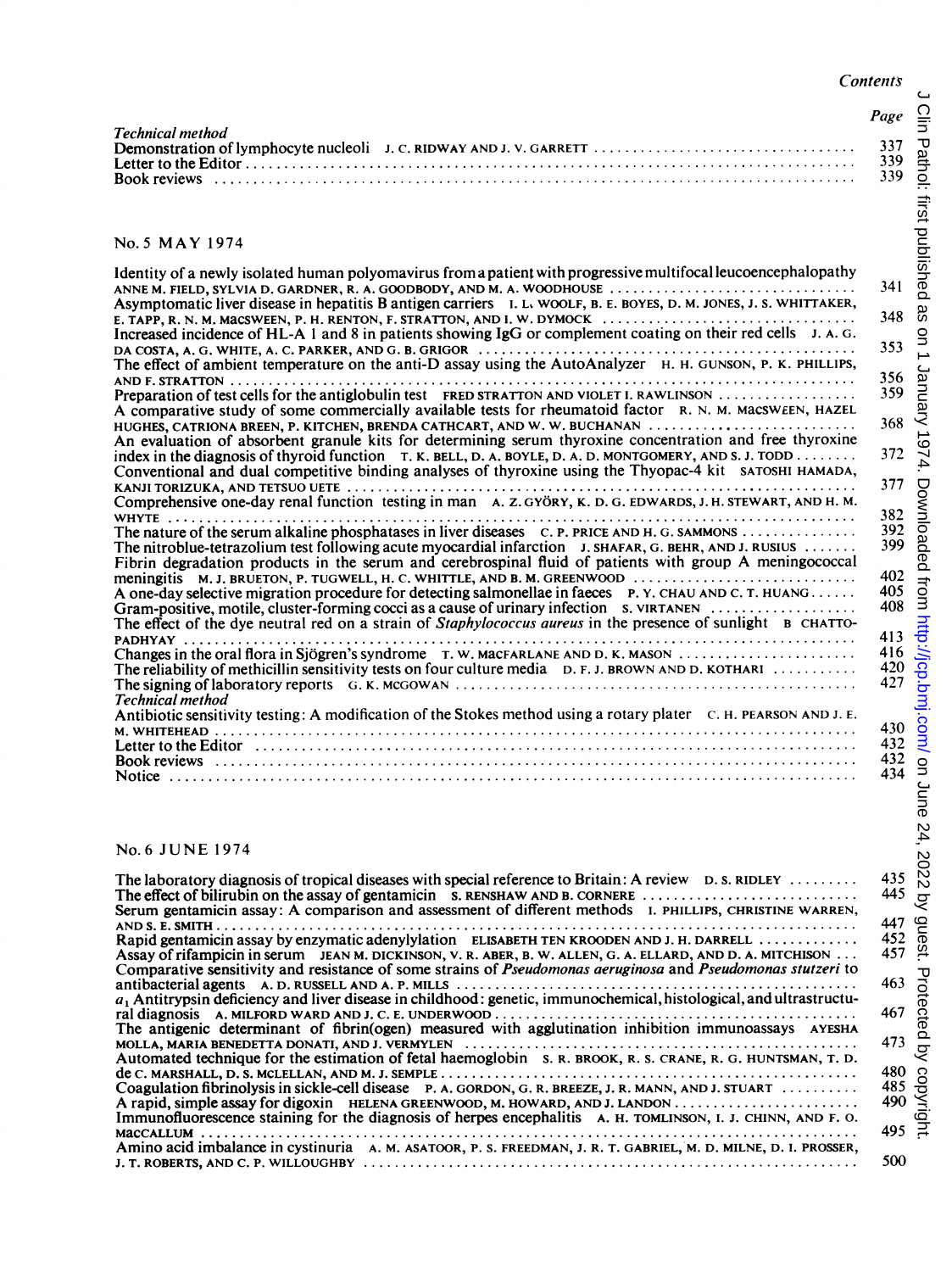| <b>Technical method</b> | Page |
|-------------------------|------|
|                         |      |
|                         |      |
|                         |      |

No.7 JULY 1974

| Pathological features of hypertrophic obstructive cardiomyopathy M. J. DAVIES, ARIELA POMERANCE, AND R. D.               | 517 |
|--------------------------------------------------------------------------------------------------------------------------|-----|
|                                                                                                                          | 529 |
| A membrane filter method for correlating colposcopic, histological, and cytological pictures: The application to         | 536 |
|                                                                                                                          | 542 |
| Intracellular immunoglobulins J. BURNS, MARIA HAMBRIDGE, AND C. R. TAYLOR                                                | 548 |
| Thiamine deficiency and oxalosis WILLIAM R. SALYER AND DIANE C. SALYER                                                   | 558 |
| Osmotically stable L forms of <i>Haemophilus influenzae</i> and their significance in testing sensitivity to penicillins |     |
|                                                                                                                          | 560 |
| Thymidine-dependent <i>Escherichia coli</i> infection and some associated laboratory problems ELIZABETH I. TANNER        |     |
|                                                                                                                          | 565 |
| Evaluation of commercially available antisera for serotyping of Pseudomonas aeruginosa A. H. AL-DUJAILI AND              |     |
| D. M. HARRIS                                                                                                             | 569 |
| Resistotyping of Proteus mirabilis and a comparison with other methods of typing I. M. KASHBUR, R. H.                    |     |
|                                                                                                                          | 572 |
| The isolation of anaerobic bacteria from wound swabs SUSAN PEACH AND L. HAYEK                                            | 578 |
| The influence of paraproteinaemia on the Technicon automated platelet counter P. C. HALL AND R. M. IBBOT-                |     |
|                                                                                                                          | 583 |
|                                                                                                                          | 585 |
| The use of SI units in reporting results obtained in hospital laboratories D. N. BARON, P. M. G. BROUGHTON, M.           |     |
|                                                                                                                          | 590 |
| Technical method                                                                                                         |     |
| Latex spheres: A new use in transmission electron microscopy M. E. TITFORD                                               | 598 |
|                                                                                                                          | 600 |
|                                                                                                                          | 601 |
|                                                                                                                          | 602 |
|                                                                                                                          |     |

#### No. <sup>8</sup> AUGUST <sup>1974</sup>

|                                                                                                                                                                                                                                                         | 602        |
|---------------------------------------------------------------------------------------------------------------------------------------------------------------------------------------------------------------------------------------------------------|------------|
| <b>No. 8 AUGUST 1974</b>                                                                                                                                                                                                                                |            |
| Diagnostic electron microscopy of faeces I The viral flora of the faeces as seen by electron microscopy T. H.<br>II Acute gastroenteritis associated with reovirus-like particles T. H. FLEWETT, HEATHER DAVIES, A. S. BRYDEN,                          | 603<br>608 |
| Measurement of section thickness in quantitative microscopy with special reference to enzyme histochemistry                                                                                                                                             | 615        |
| Failure to demonstrate an advantage in combining sulphamethoxazole with trimethoprim in an experimental<br>Differential white cell counts by frequency distribution analysis of cell volumes N. C. HUGHES-JONES, IAN                                    | 619        |
| Sensitivity of some smooth strains of <i>Escherichia coli</i> to the bactericidal action of normal human serum P. W.                                                                                                                                    | 623<br>626 |
| Sporicidal activity of hospital disinfectants J. C. KELSEY, I. H. MACKINNON, AND ISOBEL M. MAURER<br>A comparison of techniques for determining prenatal sex from liquor amnii B. V. LEWIS AND P. A. CHAP-                                              | 630<br>632 |
| The plasma cells in inflammatory disease of the colon: A quantitative study J. M. SKINNER AND R. WHITE-                                                                                                                                                 | 639        |
| Studies on the diagnostic value of an immunofluorescence test for EB virus-specific IgM JOAN M. B. EDWARDS                                                                                                                                              | 643<br>647 |
| Serum ferritin in children with thalassaemia regularly transfused E. A. LETSKY, F. MILLER, M. WORWOOD, AND<br>D. M. FLYNN<br>Amyloid in normal and pathological parathyroid glands $T, J$ . ANDERSON AND S. W. B. EWEN $\ldots, \ldots, \ldots, \ldots$ | 652<br>656 |
| Asymptomatic arteritis of the uterine cervix I. D. ANSELL, D. J. EVANS, AND D. G. D. WIGHT<br>A clinicopathological review of 100 cases of primary malignant tumours of the liver $R, N, M$ . MacSWEEN                                                  | 664<br>669 |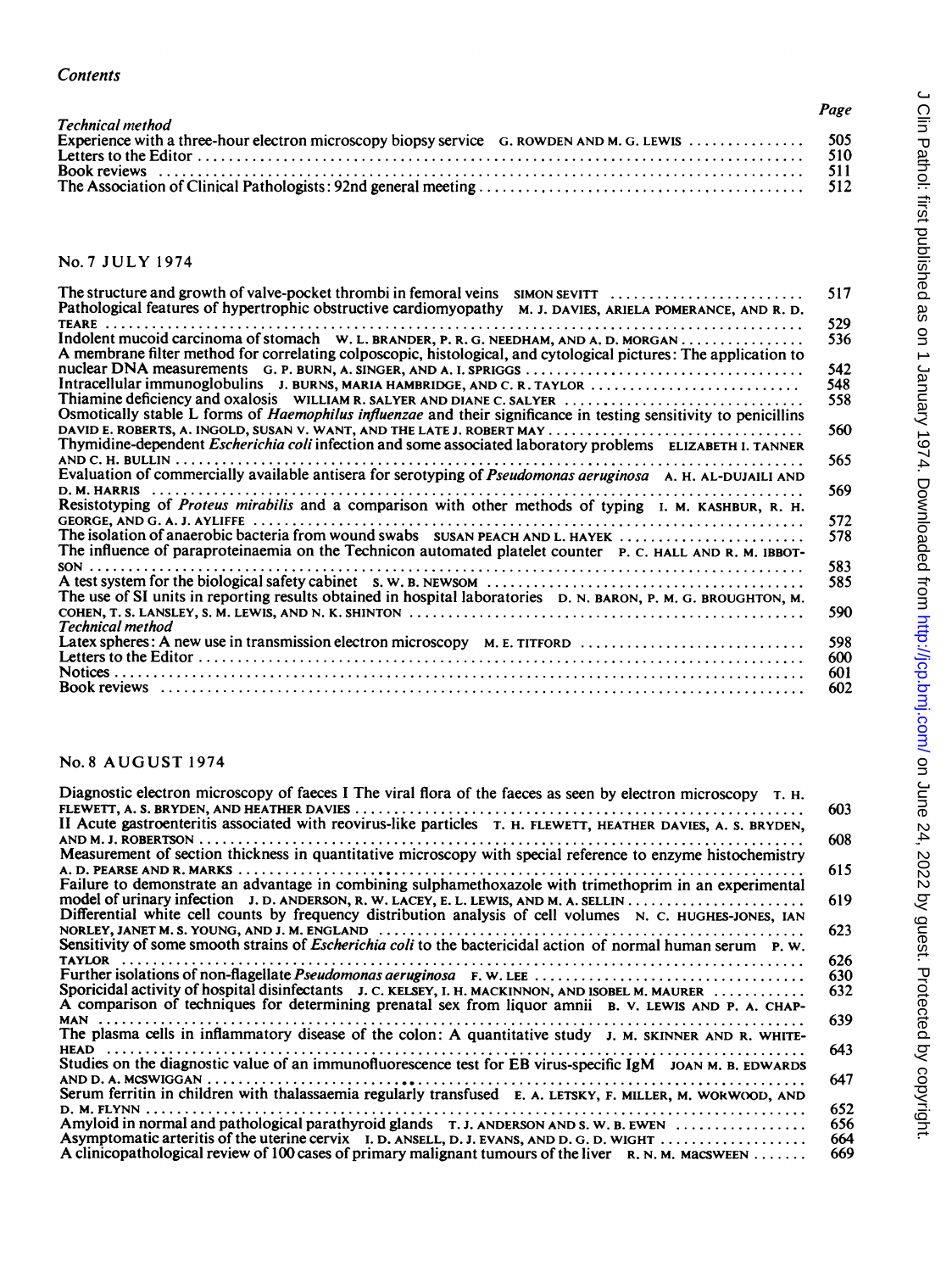$\subset$ 

|                                                                                                                | Contents          |
|----------------------------------------------------------------------------------------------------------------|-------------------|
| <b>Technical method</b>                                                                                        | Page              |
| An improved procedure for determining thromboplastin generation T. EXNER AND K. A. RICKARD                     | 683<br>685<br>685 |
| No. 9 SEPTEMBER 1974                                                                                           |                   |
| Interaction of gelatin with stereospecific binding proteins and its enchancement of competitive binding assays |                   |

#### No.9 SEPTEMBER <sup>1974</sup>

| Interaction of gelatin with stereospecific binding proteins and its enchancement of competitive binding assays<br>The problem of the demonstration of hepatitis B antigen in faeces and bile J. W. MOODIE, LINDA M. STANNARD,        | 687<br>693 |
|--------------------------------------------------------------------------------------------------------------------------------------------------------------------------------------------------------------------------------------|------------|
| A light and electron microscopic study of the liver in case of erythrohepatic protoporphyria and in griseofulvin-                                                                                                                    | 698        |
| Antibodies to Candida albicans in hospital patients with and without spinal injury and in normal men and women                                                                                                                       | 710        |
| Sensitivity of Citrobacter freundii and Citrobacter koseri to cephalosporins and penicillins B. HOLMES, ANNA                                                                                                                         | 722        |
| The nitroblue tetrazolium (NBT) test in renal transplantation $A$ . M. GORDON, J. D. BRIGGS, AND P. R. F. BELL $\ldots$<br>Comparison of the diagnostic value of bone marrow biopsy and bone marrow aspiration in neoplastic disease | 729<br>734 |
| Separation of abnormal cells in the peripheral blood by means of the zonal centrifuge PATRICIAM. EGAN AND J.                                                                                                                         | 738        |
|                                                                                                                                                                                                                                      | 741        |
| Collimation and surface counting in haematology $C.S.$ BOWRING AND H. I. GLASS $\ldots$                                                                                                                                              | 751        |
| Automated quality control for the haematology laboratory I. CAVILL AND C. RICKETTS $\ldots$<br>Tests for disinfection by heat in a bedpan washing machine G. A. J. AYLIFFE, B. J. COLLINS, AND C. E. A.                              | 757        |
| Technical method                                                                                                                                                                                                                     | 760        |
|                                                                                                                                                                                                                                      | 764<br>766 |

#### No. <sup>10</sup> OCTOBER <sup>1974</sup>

| Technical method                                                                                                                                                                                                                                                                                                                                                                                                                                                                                                                                                                                                                                                                                                                                                                                                                                                                                                                                                                                                                                                                                                 | $Page \frac{O}{\overline{S}}$                                                                                                                                                                                                                                                                                               |
|------------------------------------------------------------------------------------------------------------------------------------------------------------------------------------------------------------------------------------------------------------------------------------------------------------------------------------------------------------------------------------------------------------------------------------------------------------------------------------------------------------------------------------------------------------------------------------------------------------------------------------------------------------------------------------------------------------------------------------------------------------------------------------------------------------------------------------------------------------------------------------------------------------------------------------------------------------------------------------------------------------------------------------------------------------------------------------------------------------------|-----------------------------------------------------------------------------------------------------------------------------------------------------------------------------------------------------------------------------------------------------------------------------------------------------------------------------|
| An improved procedure for determining thromboplastin generation T. EXNER AND K. A. RICKARD                                                                                                                                                                                                                                                                                                                                                                                                                                                                                                                                                                                                                                                                                                                                                                                                                                                                                                                                                                                                                       | $683$ <u>P</u><br>$685$ $\frac{34}{15}$<br>$685$ $\frac{34}{15}$                                                                                                                                                                                                                                                            |
| No. 9 SEPTEMBER 1974<br>Interaction of gelatin with stereospecific binding proteins and its enchancement of competitive binding assays<br>The problem of the demonstration of hepatitis B antigen in faeces and bile J. W. MOODIE, LINDA M. STANNARD,<br>A light and electron microscopic study of the liver in case of erythrohepatic protoporphyria and in griseofulvin-<br>induced porphyria in mice A. MATILLA AND ELIZABETH A. MOLLAND $\ldots \ldots \ldots \ldots \ldots \ldots \ldots \ldots \ldots \ldots \ldots$<br>Antibodies to Candida albicans in hospital patients with and without spinal injury and in normal men and women<br>Sensitivity of Citrobacter freundii and Citrobacter koseri to cephalosporins and penicillins B. HOLMES, ANNA                                                                                                                                                                                                                                                                                                                                                     | s<br>Pelished<br>Sang :<br>$693\frac{8}{6}$<br>$\mathsf{S}$<br>$698 \rightarrow$<br>$710$ $\frac{6}{22}$<br>$722$ $\frac{6}{22}$<br>$729 -$<br>0 734                                                                                                                                                                        |
| The nitroblue tetrazolium (NBT) test in renal transplantation $A. M. GORDON, J. D. BRIGGS, AND P. R. F. BELL $<br>Comparison of the diagnostic value of bone marrow biopsy and bone marrow aspiration in neoplastic disease<br>Separation of abnormal cells in the peripheral blood by means of the zonal centrifuge PATRICIAM. EGAN AND J.<br>Collimation and surface counting in haematology C.S. BOWRING AND H.I. GLASS<br>Automated quality control for the haematology laboratory I. CAVILL AND C. RICKETTS<br>Tests for disinfection by heat in a bedpan washing machine G. A. J. AYLIFFE, B. J. COLLINS, AND C. E. A.<br>Technical method                                                                                                                                                                                                                                                                                                                                                                                                                                                                 | $738 \frac{15}{15}$<br>$738$<br>$741$<br>$751$<br>$757$<br>$760$ $\overline{2}$                                                                                                                                                                                                                                             |
| No. 10 OCTOBER 1974<br>Cytochemical profile of B and T leukaemic lymphocytes with special reference to acute lymphoblastic leukaemia<br>Leucocyte migration inhibition in liver disease C. VERGANI, T. OLDONI, AND N. DIOGUARDI<br>Characteristics of colony growth from normal human bone marrow T. C. M. MORRIS, T. A. MCNEILL, AND J. M.<br>Sickle cell anaemia and the NBT test THOMAS R. WALTERS AND B. NARASIMHA REDDY<br>Serum ferritin concentration as an index of storage iron in rheumatoid arthritis D. P. BENTLEY AND P.<br>Serum 'uracil + uridine' levels in normal subjects and their possible significance $T$ . E. PARRY AND J. A. BLACK-<br>Discrepancies between immunological and caseinolytic plasma plasminogen assays in health and hyperfibrinoly-<br>An immunoperoxidase technique for the identification of gastrin-producing cells J. PIRIS AND R. WHITE-<br>Glomerular nodules and long-spacing collagen in kidneys of patients with multiple myeloma G. E. SCHUBERT<br>Systemic nodular panniculitis with cardiac involvement $P, J$ . WILKINSON, R. R. M. HARMAN, AND C. R. TRIBE | $\begin{array}{r}\n 764 \\  766 \\  \hline\n 766 \\  \hline\n 772\n \end{array}$<br>$\frac{9}{776}$<br>$\frac{9}{783}$<br>$\frac{6}{56}$<br>$786\,$ $\circ$<br>4.<br>يا 789<br>$\frac{2}{194}$<br>$798\frac{g}{9}$<br>$\begin{matrix} 800 \\ 806 \end{matrix}$ $\begin{matrix} 6 \\ 4 \end{matrix}$<br>$808$ $\overline{v}$ |
| A correlative isotopic and histological study of soleal vein thrombosis RICHARD WRAY, D. RIMMER, M. DENHAM,<br>The small intestine in dermatitis herpetiformis LIONEL FRY, P. P. SEAH, P. G. HARPER, A. V. HOFFBRAND, AND R. M.<br>Antibody levels in human sera measured by the fluorescent-antibody technique against the coxsackie B viruses<br>types 1-5 grown in HEp2 cells compared with results obtained by neutralization KATHLEEN M. MacWILLIAM AND<br>Comparative activity of ampicillin and seven cephalosporins against group D streptococci J. M. T. HAMILTON-<br>A new E. coli O group O158 associated with an outbreak of infantile enteritis B. ROWE, R. J. GROSS, R. LINDOP,                                                                                                                                                                                                                                                                                                                                                                                                                    | $813 \overline{6}$<br>$817 \overline{6}$<br>्र<br>$825\frac{8}{25}$<br>$828\frac{8}{25}$<br>ō<br>$832 \frac{1}{5}$<br>834                                                                                                                                                                                                   |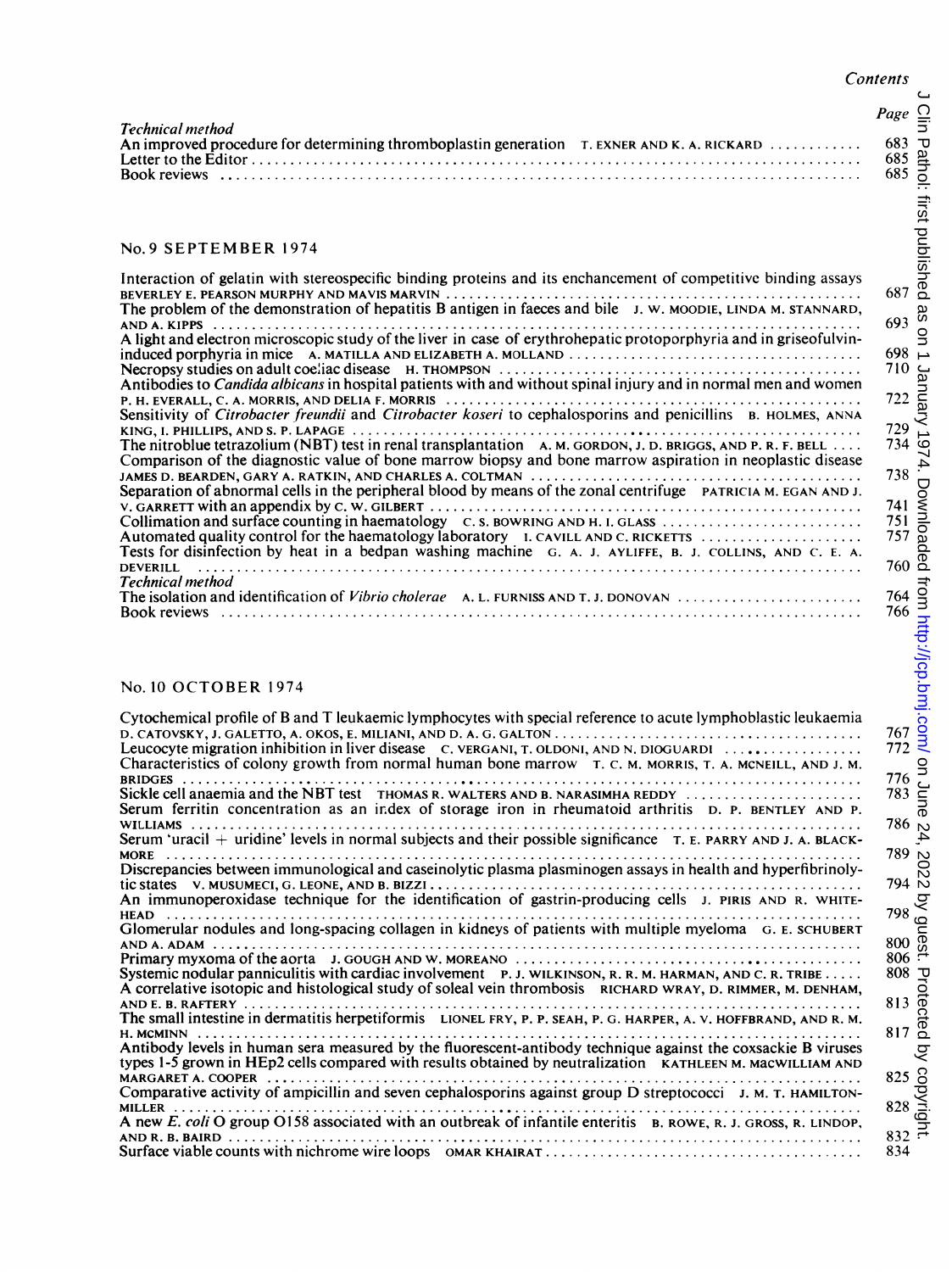| <b>Contents</b>                                                                                                                         |                   |
|-----------------------------------------------------------------------------------------------------------------------------------------|-------------------|
|                                                                                                                                         | Page              |
| Deep scopulariopsosis: A case report and sensitivity studies AWATAR S. SEKHON, D. J. WILLANS, AND J. H. HAR-<br><b>Technical method</b> | 837               |
| The assay of tritium-labelled folate in faeces by the oxygen flask combustion technique followed by liquid scintil-                     | 844<br>847<br>847 |
| No. 11 NOVEMBER 1974                                                                                                                    |                   |
| Immunological studies in a case of T-cell leukaemia. G. STATHOPOULOS, M. PAPAMICHAIL, P. SHELDON, D.                                    |                   |

#### No. <sup>11</sup> NOVEMBER <sup>1974</sup>

| Immunological studies in a case of T-cell leukaemia G. STATHOPOULOS, M. PAPAMICHAIL, P. SHELDON, D.<br>The role of circulating hepatitis B antigen/antibody immune complexes in the pathogenesis of vascular and<br>hepatic manifestations in polyarteritis nodosa CHRISTIAN G. TREPO, ARIE J. ZUCKERMAN, RICHARD C. BIRD, AND                                                                                                                 | 851<br>860               |
|------------------------------------------------------------------------------------------------------------------------------------------------------------------------------------------------------------------------------------------------------------------------------------------------------------------------------------------------------------------------------------------------------------------------------------------------|--------------------------|
| Folates in human serum K. RATANASTHIEN, J. A. BLAIR, R. J. LEEMING, W. T. COOKE, AND V. MELIKIAN<br>A simple method for the clinical determination of the mitotic activity of the human prostate in vitro K. E. O.                                                                                                                                                                                                                             | 863<br>869<br>875<br>880 |
| Culture of specimens other than sputum for Mycobacteria $D$ . A. MITCHISON AND V. R. ABER $\ldots$<br>Unusual skin sepsis due to a strain of multiresistant <i>Staphylococcus aureus</i> JOY HARRISON AND R. W. LACEY<br>Comparison of the titres of ASO, anti-DNase B, and antibodies against the group polysaccharide of group<br>A streptococci in children with streptococcal infections L. E. GOEDVOLK-DE GROOT, N. MICHEL-BENSINK, M. M. | 883<br>888               |
| Sensitivity of Streptococcus pyogenes to sulphamethoxazole, trimethoprim, and cotrimoxazole E. YOURASSOW-                                                                                                                                                                                                                                                                                                                                      | 891                      |
| Bactericidal capacity of peripheral blood leucocytes in relation to bacterial infections in acute lymphoblastic                                                                                                                                                                                                                                                                                                                                | 897<br>902<br>906        |
| Indirect immunofluorescence test for the detection of Aspergillus fumigatus antibodies $D, W, W$ ARNOCK<br>Separation of three isoenzymes of N-acetyl- $\beta$ -D-hexosaminidase from human tissues by cellulose acetate mem-                                                                                                                                                                                                                  | 911                      |
| Plasma alkaline phosphatase isoenzymes in hepatobiliary disease A. O. AFONJA AND D. N. BARON<br>Sterilization of the biological safety cabinet $s, w, s$ , newsom and $s, m, w$ also $m, , , , ,$                                                                                                                                                                                                                                              | 913<br>916<br>921        |
| <b>Technical method</b><br>A simple and rapid method for the differentiation of the members of the genus Klebsiella R. FREEMAN                                                                                                                                                                                                                                                                                                                 | 925<br>926<br>926<br>927 |
| No. 12 DECEMBER 1974                                                                                                                                                                                                                                                                                                                                                                                                                           |                          |
| Quality control in cervical cytology O. A. N. HUSAIN, E. BLANCHE BUTLER, D. M. D. EVANS, J. ELIZABETH MAC-<br>GREGOR, AND R. YULE<br>Observer variation and quality control of cytodiagnosis D. M. D. EVANS, GLENYS SHELLEY, B. CLEARY, AND                                                                                                                                                                                                    | 935                      |
| Comparative cytogenetical and morphological studies in ovarian dysgenesis MAGDOLNA GAÁL, J. LÁSZLÓ, AND                                                                                                                                                                                                                                                                                                                                        | 945                      |
|                                                                                                                                                                                                                                                                                                                                                                                                                                                | 951                      |
| Nodular, non-cirrhotic liver associated with portal hypertension in a patient with rheumatoid arthritis M.                                                                                                                                                                                                                                                                                                                                     | 955<br>960<br>963        |
|                                                                                                                                                                                                                                                                                                                                                                                                                                                | ሰረግ                      |

#### No. <sup>12</sup> DECEMBER <sup>1974</sup>

| Quality control in cervical cytology o. A. N. HUSAIN, E. BLANCHE BUTLER, D. M. D. EVANS, J. ELIZABETH MAC-<br><b>GREGOR, AND R. YULE</b> | 935        |
|------------------------------------------------------------------------------------------------------------------------------------------|------------|
| Observer variation and quality control of cytodiagnosis D. M. D. EVANS, GLENYS SHELLEY, B. CLEARY, AND<br>YVONNE BALDWIN                 | 945        |
| Comparative cytogenetical and morphological studies in ovarian dysgenesis MAGDOLNA GAÁL, J. LÁSZLÓ, AND                                  | 951        |
| A functioning black adenoma of the adrenal cortex: A clinico-pathological entity $J. W. VISSER, J. K. BOEUINGA,$                         | 955        |
| Nodular, non-cirrhotic liver associated with portal hypertension in a patient with rheumatoid arthritis M.                               | 960        |
| Leukaemic reticuloendotheliosis: A morphological and immunological study of four cases D. G. HAEGERT, J. C.                              | 963<br>967 |
| Morphological abnormalities in lymphocyte mitochondria associated with iron-deficiency anaemia J. H.                                     | 973        |
| The effect of age upon the coagulation system P. J. HAMILTON, MARY ALLARDYCE, D. OGSTON, AUDREY A.                                       | 980        |
| The elution of <sup>99</sup> Tc <sup>m</sup> from red cells and its effect on red-cell volume measurement A. FERRANT, S. M. LEWIS, AND   | 983        |
| The pre-albumin fraction: A useful parameter in the interpretation of routine protein electrophoresis R. I.                              | 986        |
| An evaluation of low voltage counterimmunoelectrophoresis for the detection of hepatitis-B antigen (HB Ag)                               | 990        |